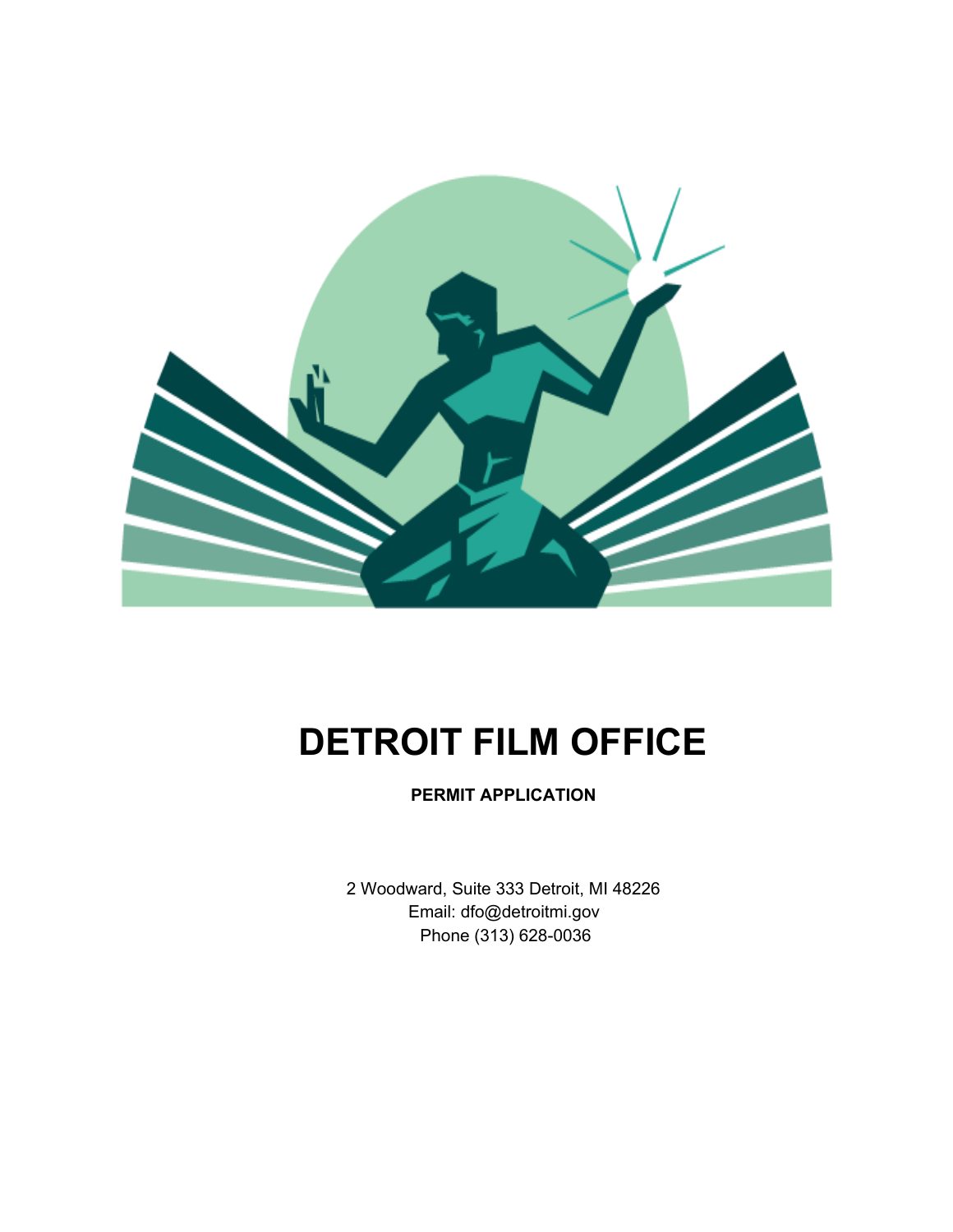### **PERMIT APPLICATION INFORMATION**

Please Read

Thank for your interest in filming within the City of Detroit.

- **All** film productions must complete a permit application prior to filming in the City of Detroit, including still photography, documentaries, drones and commercials.
- Applications must be received at least 2 weeks prior to your first proposed date, more time is needed for curb/single lane and full street closures.
- All applications must be legible and include all the information requested. If a section of the application is not applicable please indicate by N/A (not applicable). If the application is not legible or incomplete, it will be returned and the application process will be delayed.
- Approved permits will be emailed to the contact provided on the application.
- A copy of the approved permit and insurance certificate must be on-site during filming.
	- Please keep the City of Detroit holidays and budget required furlough schedule, in mind when planning productions.

## Permit Process Checklist

- ❏ Complete Application, if a portion of the application is not applicable, write N/A (not applicable) an incomplete application will delay the process.
- ❏ Sign the application on pg. 7
- ❏ Attach a copy of the insurance certificate (Certificate of Liability Insurance).
- ❏ Attach a copy of the neighborhood/ business notification letter (Includes photography and commercials).
- ❏ Attach a site plan for each location (Includes photography and commercials).
- ❏ Attach a detour plan single or full lane closures.
- ❏ Send via email to dfo@detroitmi.gov.
- ❏ Attach a location document stating approval for each location.

#### General Rules

You *cannot* do the following unless you have *permission*

- Stop or delay car & pedestrian traffic - Use business signs - Use murals or artwork - Use Guns or Police Cars (real or fake) - Use Fire - Film at any Park (incl. Detroit Riverwalk & Hart Plaza) - Film at Spirit of Detroit - Film on any Freeway - Film on the People Mover - Film on private property - Film on any bridges - Film on Belle Isle - Film on the Detroit River (camera & drones) - Use Drones (Follow FAA regulations)
- Film at Joe Louis Fist
- If you are using any cranes, rigs, generators, lifts, camera cars, tents, trucks, portable restrooms, trailers and anything of that nature please let us know.

If you would like to film at any of these locations or any other location that is not listed, then you need to contact the organization over them.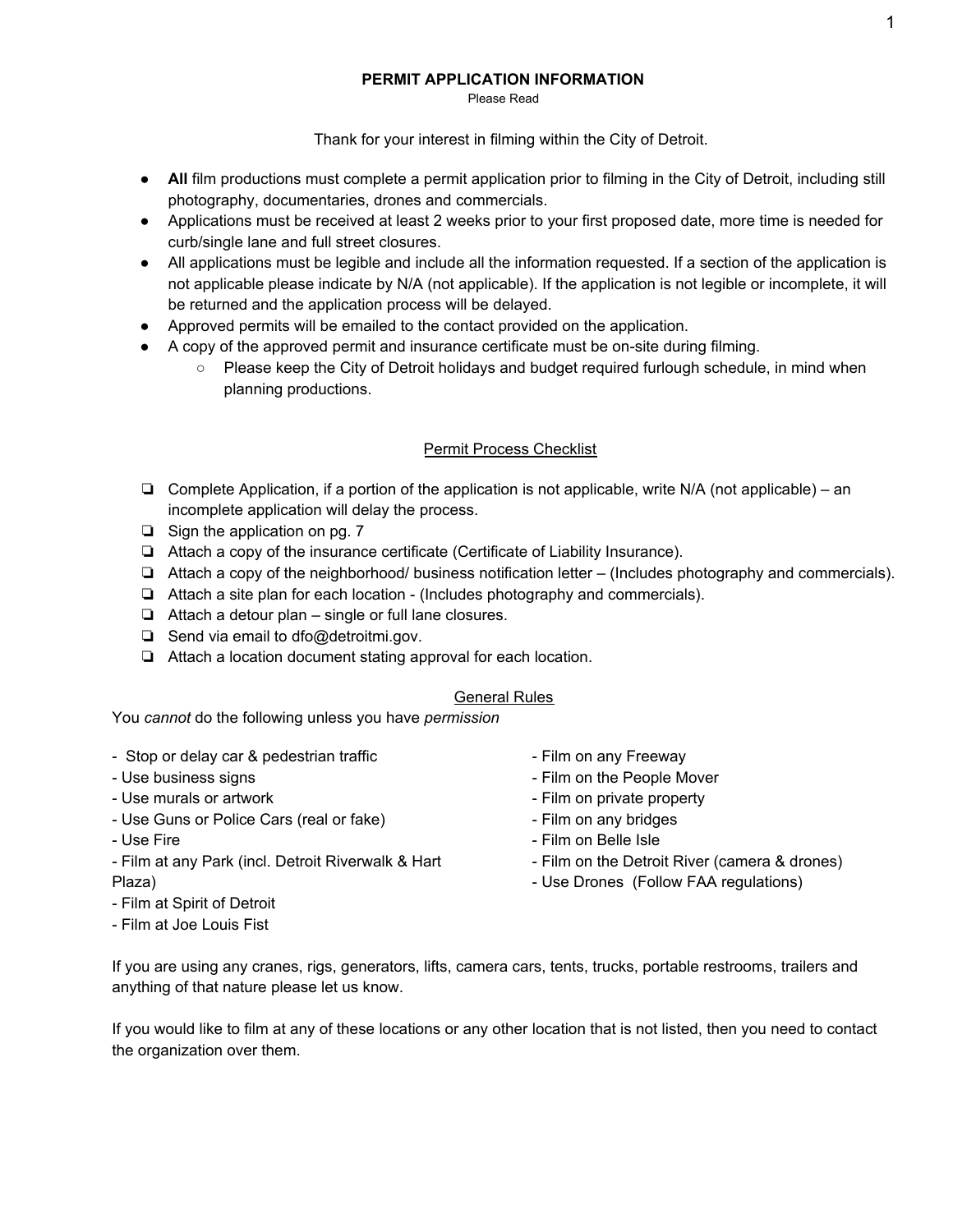# **PERMIT APPLICATION**

| <b>Project Description</b> |                                                                                                                      |                  |                |  |
|----------------------------|----------------------------------------------------------------------------------------------------------------------|------------------|----------------|--|
|                            |                                                                                                                      |                  |                |  |
|                            |                                                                                                                      |                  |                |  |
|                            |                                                                                                                      |                  |                |  |
| <b>End Date:</b>           | <u> 1989 - Johann John Stone, mars eta erromaniar eta erromania eta erromania eta erromania eta erromania eta er</u> |                  |                |  |
| <b>D</b> Commorcial        | <b>D.</b> Non Drofit                                                                                                 | Covernment<br>D. | $\Box$ Ctudont |  |

| Type:   | Commercial                      | Non Profit            | Government           | Student                       |        |
|---------|---------------------------------|-----------------------|----------------------|-------------------------------|--------|
| Format: | Feature                         | Music Video           | Documentary<br>u     | <b>TV/Cable</b><br>┚<br>Movie | WWW AD |
|         | Commercial Still<br>Photography | <b>WWW</b><br>Program | TV/ Cable<br>Program | TV/Cable AD<br>┚              |        |

| <b>Production Company:</b>                |                             |  |
|-------------------------------------------|-----------------------------|--|
| <b>Address:</b>                           |                             |  |
| City, State, Zip                          |                             |  |
| <b>Production Office Phone</b><br>Number: | <b>Business Fax Number:</b> |  |
| <b>Primary Contact Name:</b>              |                             |  |
| <b>Mobile Phone Number:</b>               | <b>Email Address:</b>       |  |

| <b>Title</b>               | Name      | <b>Phone Number/Email</b> |
|----------------------------|-----------|---------------------------|
| Producer:                  |           |                           |
| Director:                  |           |                           |
| <b>Production Manager:</b> |           |                           |
| 1st AD:                    |           |                           |
| <b>Location Manager:</b>   |           |                           |
| <b>Location Assistant:</b> |           |                           |
| <b>Publicist:</b>          |           |                           |
| <b>Insurance Company:</b>  | Policy #: |                           |
| Agent:                     |           |                           |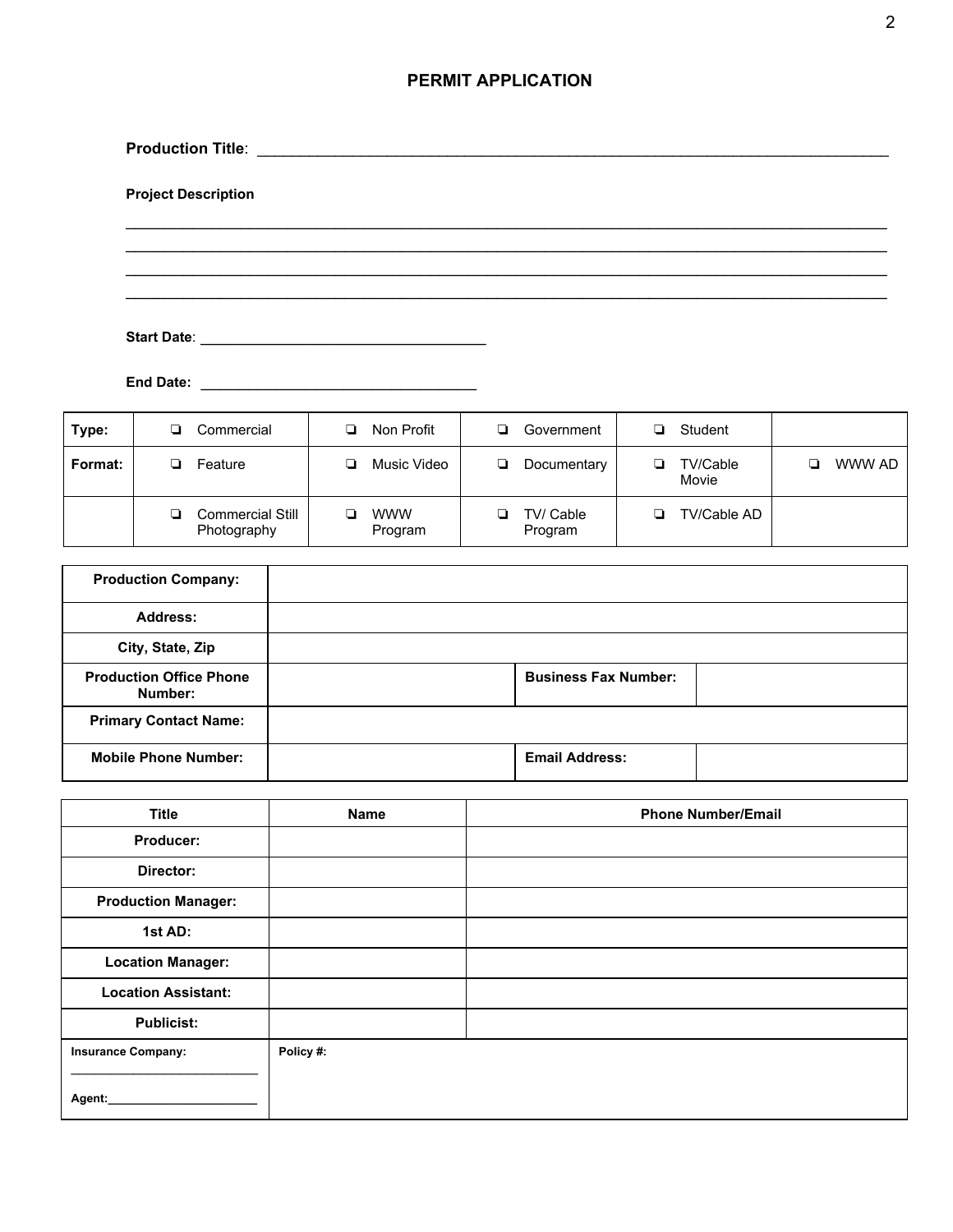# **LOCATION LIST**

| <b>Filming Activities</b>    |                                                                                                               |                            |                              |
|------------------------------|---------------------------------------------------------------------------------------------------------------|----------------------------|------------------------------|
| Interior Dialogue            | <b>Exterior Dialogue</b>                                                                                      | Sidewalk Closure<br>$\Box$ | Full Street Closure          |
| <b>Q</b> Lane Closure        | Driving w/ Traffic<br>$\Box$                                                                                  | Drive-Up/Drive<br>Away     | $\Box$ ITC Hours ______      |
| ❏<br><b>Backyard Filming</b> | $\Box$<br>Animals                                                                                             | <b>Droning</b>             | <b>D</b> Other______________ |
|                              |                                                                                                               |                            |                              |
|                              |                                                                                                               |                            |                              |
|                              |                                                                                                               |                            |                              |
|                              |                                                                                                               |                            |                              |
|                              |                                                                                                               |                            |                              |
|                              |                                                                                                               |                            |                              |
|                              |                                                                                                               |                            |                              |
| <b>Filming Activities</b>    |                                                                                                               |                            |                              |
| Interior Dialogue            | <b>Exterior Dialogue</b>                                                                                      | □ Sidewalk Closure         | Full Street Closure          |
| <b>El</b> Lane Closure       | Driving w/ Traffic<br>$\Box$                                                                                  | Drive-Up/Drive<br>Away     | ITC Hours                    |
| Backyard Filming             | <b>4</b> Animals                                                                                              | $\Box$ Droning             |                              |
|                              | Type of Location (i.e. restaurant, nightclub, bar, residential, office, apartment, etc): ____________________ |                            |                              |
|                              |                                                                                                               |                            |                              |

**Film Date (s) & Time (s):**\_\_\_\_\_\_\_\_\_\_\_\_\_\_\_\_\_\_\_\_\_\_\_\_\_\_\_\_\_\_\_\_\_\_\_\_\_\_\_\_\_\_\_\_\_\_\_\_\_\_\_\_\_\_\_\_\_\_\_\_\_\_\_\_\_\_\_\_\_\_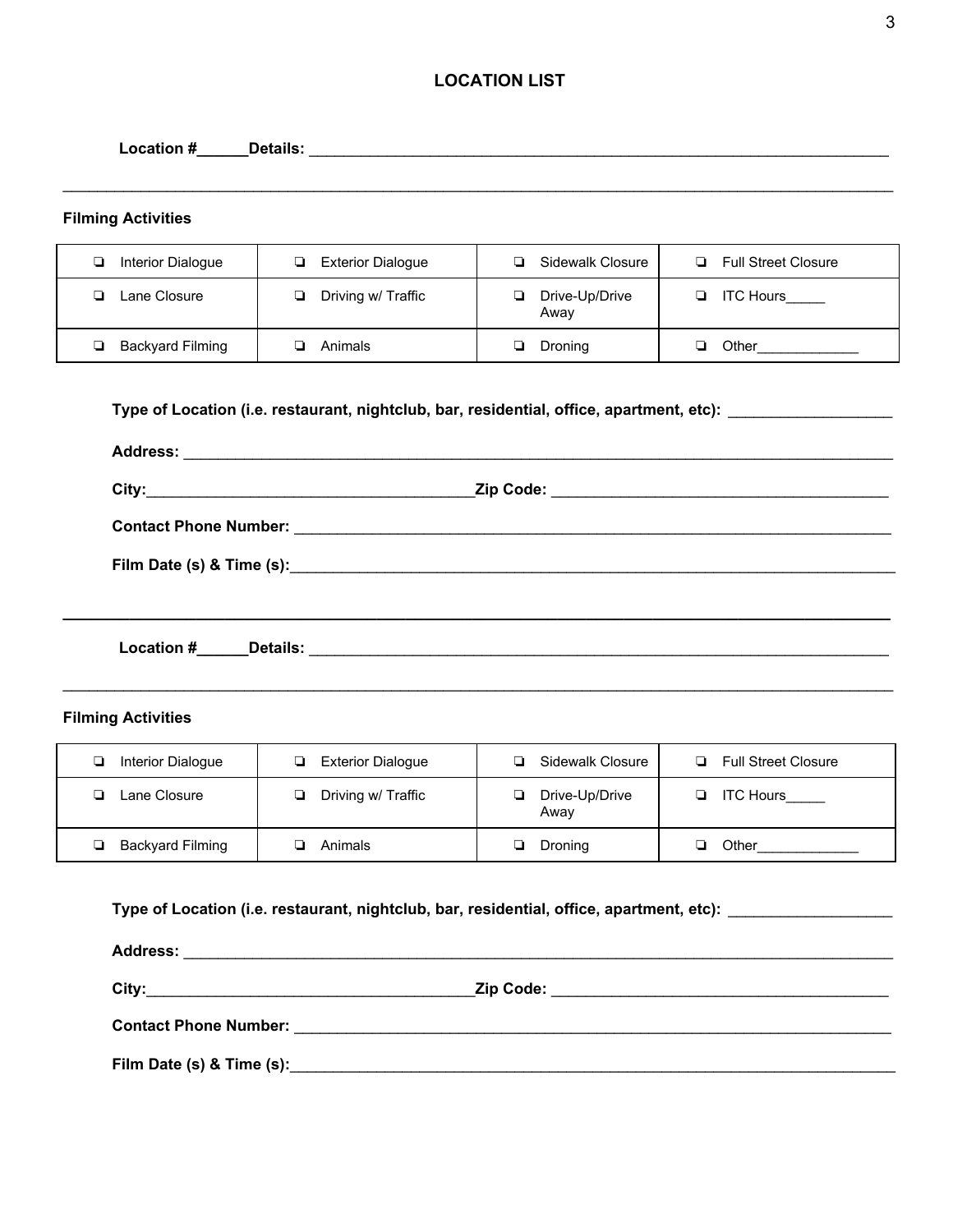# **LOCATION LIST**

| <b>Filming Activities</b>    |                                                                                          |                             |                                                         |
|------------------------------|------------------------------------------------------------------------------------------|-----------------------------|---------------------------------------------------------|
| Interior Dialogue<br>❏       | Exterior Dialogue                                                                        | Sidewalk Closure            | Full Street Closure                                     |
| Lane Closure<br>$\Box$       | Driving w/ Traffic                                                                       | Drive-Up/Drive<br>Away      | ITC Hours                                               |
| <b>Backyard Filming</b><br>▫ | $\Box$ Animals                                                                           | ❏<br>Droning                | $\Box$ Other                                            |
|                              |                                                                                          |                             |                                                         |
|                              |                                                                                          |                             |                                                         |
|                              |                                                                                          |                             |                                                         |
|                              |                                                                                          |                             |                                                         |
|                              |                                                                                          |                             |                                                         |
|                              |                                                                                          |                             |                                                         |
|                              |                                                                                          |                             |                                                         |
| Interior Dialogue            | <b>Exterior Dialogue</b>                                                                 | Sidewalk Closure            | Full Street Closure                                     |
| Lane Closure<br>▫            | Driving w/ Traffic<br>□                                                                  | Drive-Up/Drive<br>▫<br>Away |                                                         |
| <b>Backyard Filming</b><br>❏ | ❏<br>Animals                                                                             | Droning<br>❏                | $\Box$                                                  |
| <b>Filming Activities</b>    | Type of Location (i.e. restaurant, nightclub, bar, residential, office, apartment, etc): |                             | <b>D</b> ITC Hours__________<br>Other__________________ |

**Contact Phone Number:** \_\_\_\_\_\_\_\_\_\_\_\_\_\_\_\_\_\_\_\_\_\_\_\_\_\_\_\_\_\_\_\_\_\_\_\_\_\_\_\_\_\_\_\_\_\_\_\_\_\_\_\_\_\_\_\_\_\_\_\_\_\_\_\_\_\_\_\_\_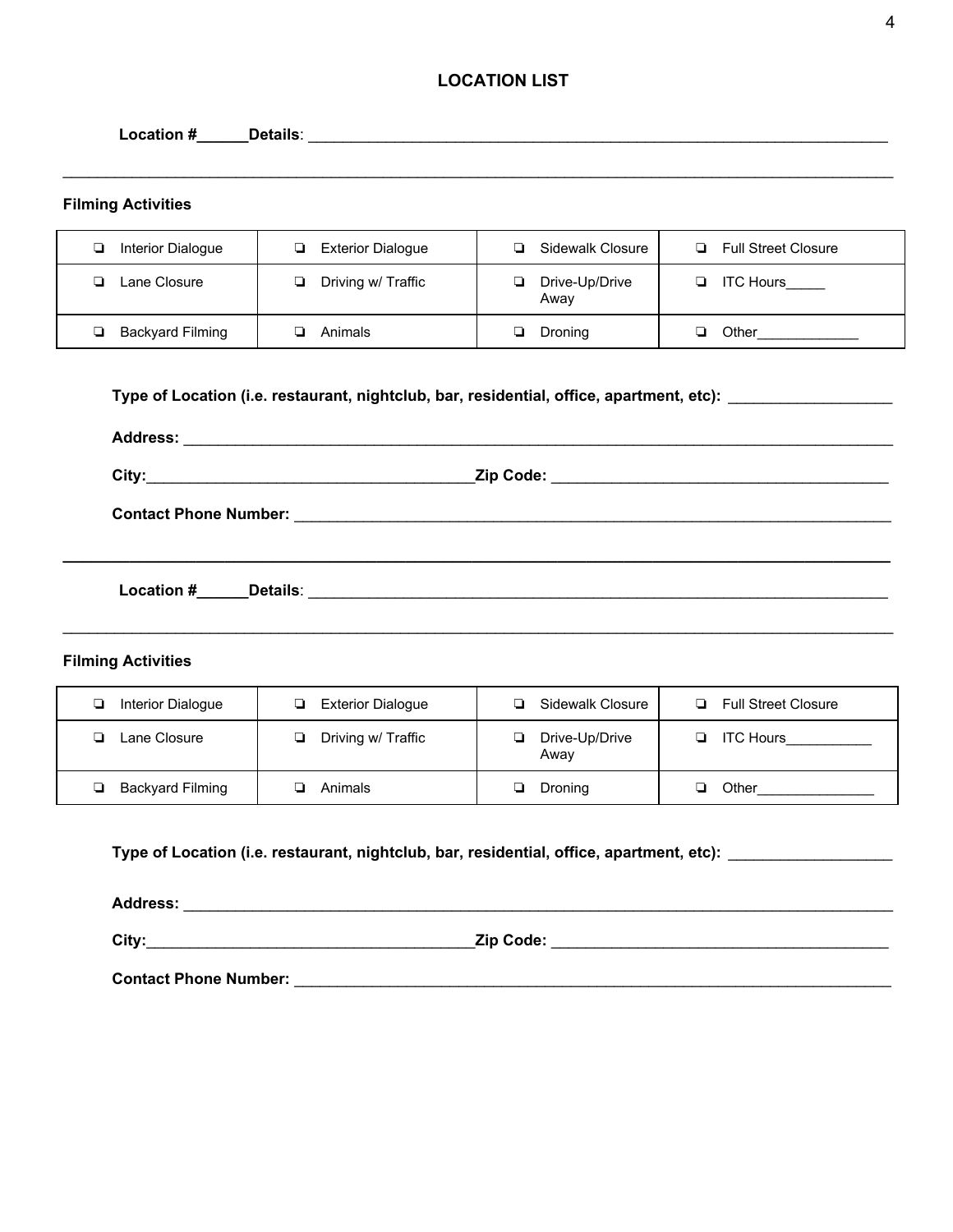## **EQUIPMENT/ PERSONNEL**

Prep Date (s) & Time(s): \_\_\_\_\_\_\_\_\_\_\_\_\_\_\_\_\_\_\_\_\_\_\_\_\_\_\_\_\_\_\_\_\_\_\_\_\_\_\_\_\_\_\_\_\_\_\_\_\_\_\_\_\_\_\_\_\_\_\_\_\_\_\_\_\_\_\_\_\_

Filming Date (s) & Time(s): example and the state of the state of the state of the state of the state of the state of the state of the state of the state of the state of the state of the state of the state of the state of

Strike Date(s) & Time(s):\_\_\_\_\_\_\_\_\_\_\_\_\_\_\_\_\_\_\_\_\_\_\_\_\_\_\_\_\_\_\_\_\_\_\_\_\_\_\_\_\_\_\_\_\_\_\_\_\_\_\_\_\_\_\_\_\_\_\_\_\_\_\_\_\_\_\_\_\_

| <b>Type</b>               | Qty | <b>Type</b>    | Qty | <b>Type</b>            | Qty |
|---------------------------|-----|----------------|-----|------------------------|-----|
| Cast/Crew Vehicle         |     | Generator      |     | Beebe Light            |     |
| <b>Cube Trucks</b>        |     | Vans           |     | Semi Truck             |     |
| Cranes                    |     | Camera Cars    |     | Condors                |     |
| <b>Portable Restrooms</b> |     | Scissor Lift   |     | <b>Process Trailer</b> |     |
| Tents/Pop-up              |     | Catering w/BBQ |     | <b>Motor Homes</b>     |     |
| Cast                      |     | Crew           |     | <b>Extras</b>          |     |

Please attach a scale site plan for your location or draw your location site plan. Make sure your location has the following details:

- Include business names and addresses. Must be legible, if not the application process will be delayed.
- Location of NO PARKING SIGNS signs must be posted 48 hours prior to the start time.
- Identify parking meter locations
- Identify the location of condors, generator, motor homes, trucks, camera placement, etc.
- Include the number of vehicles, generators, condors, etc that will be on location.

Base Camp Location(s) Address:

| # 1 |  |
|-----|--|
| #2  |  |
| #3  |  |
| #4  |  |
| #5  |  |
| #6  |  |
|     |  |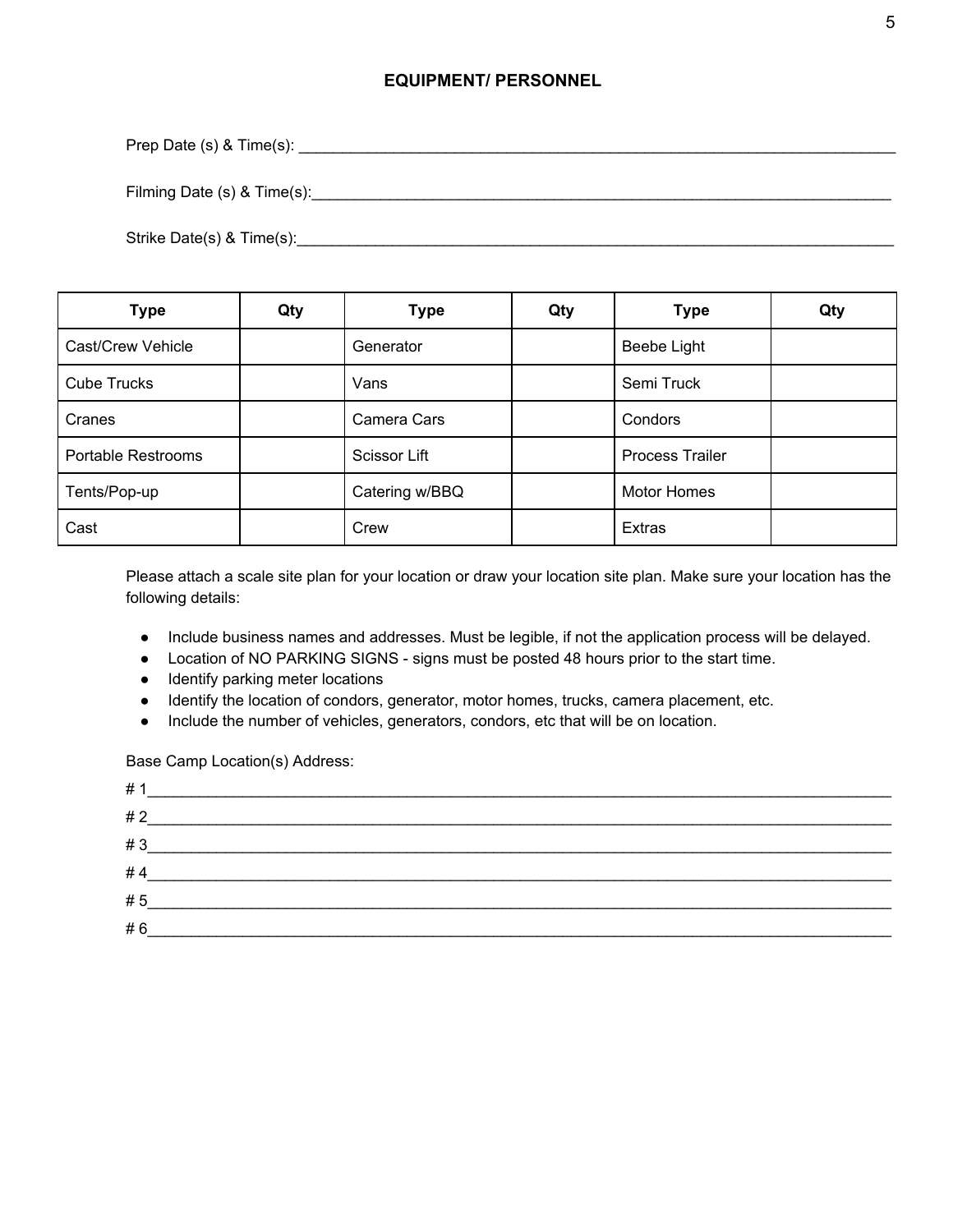#### **GUNFIRE/ SPECIAL EFFECTS**

| <b>Types</b>                    | # Takes Per Day | # Times Per Time | <b>Dates</b> |
|---------------------------------|-----------------|------------------|--------------|
| <b>Gunfire - Automatic</b>      |                 |                  |              |
| <b>Gunfire - Semi Automatic</b> |                 |                  |              |
| <b>Gunfire - Single Shot</b>    |                 |                  |              |
| <b>Breaking Glass</b>           |                 |                  |              |
| <b>Car Explosion</b>            |                 |                  |              |
| <b>Explosion</b>                |                 |                  |              |
| <b>Fireball</b>                 |                 |                  |              |
| <b>Fire Bars</b>                |                 |                  |              |
| <b>Burning Object</b>           |                 |                  |              |
| <b>Sparks</b>                   |                 |                  |              |
| Other:                          |                 |                  |              |

**Description of Gunfire** (Detroit Police Department must be present for gunfire): \_\_\_\_\_\_\_\_\_\_\_\_\_\_\_\_\_\_\_\_\_\_\_\_\_\_\_\_\_

**Description of Special Effects or Pyrotechnics** (Permit must be obtained from the Detroit Fire Department):

 $\_$  ,  $\_$  ,  $\_$  ,  $\_$  ,  $\_$  ,  $\_$  ,  $\_$  ,  $\_$  ,  $\_$  ,  $\_$  ,  $\_$  ,  $\_$  ,  $\_$  ,  $\_$  ,  $\_$  ,  $\_$  ,  $\_$  ,  $\_$  ,  $\_$  ,  $\_$  ,  $\_$  ,  $\_$  ,  $\_$  ,  $\_$  ,  $\_$  ,  $\_$  ,  $\_$  ,  $\_$  ,  $\_$  ,  $\_$  ,  $\_$  ,  $\_$  ,  $\_$  ,  $\_$  ,  $\_$  ,  $\_$  ,  $\_$  ,  $\_$  ,  $\_$  ,  $\_$  ,  $\_$  ,  $\_$  ,  $\_$  ,  $\_$  ,  $\_$  ,  $\_$  ,  $\_$  ,  $\_$  ,  $\_$  ,  $\_$  ,  $\_$  ,  $\_$  ,  $\_$  ,  $\_$  ,  $\_$  ,  $\_$  ,  $\_$  ,  $\_$  ,  $\_$  ,  $\_$  ,  $\_$  ,  $\_$  ,  $\_$  ,  $\_$  ,  $\_$  ,  $\_$  ,  $\_$  ,  $\_$  ,  $\_$  ,  $\_$  ,  $\_$  ,  $\_$  ,  $\_$  ,  $\_$  ,  $\_$  ,  $\_$  ,  $\_$  ,  $\_$  ,  $\_$  ,  $\_$  ,  $\_$  ,  $\_$  ,  $\_$  ,  $\_$  ,  $\_$  ,  $\_$  ,  $\_$  ,  $\_$  ,  $\_$  ,  $\_$  ,  $\_$  ,  $\_$  ,  $\_$  ,  $\_$  ,  $\_$  ,  $\_$  ,  $\_$  ,  $\_$  ,  $\_$  ,  $\_$  ,  $\_$  ,  $\_$  ,  $\_$  ,  $\_$  ,  $\_$  ,  $\_$  ,  $\_$  ,  $\_$  ,  $\_$  ,  $\_$  ,  $\_$  ,

 $\_$  ,  $\_$  ,  $\_$  ,  $\_$  ,  $\_$  ,  $\_$  ,  $\_$  ,  $\_$  ,  $\_$  ,  $\_$  ,  $\_$  ,  $\_$  ,  $\_$  ,  $\_$  ,  $\_$  ,  $\_$  ,  $\_$  ,  $\_$  ,  $\_$  ,  $\_$  ,  $\_$  ,  $\_$  ,  $\_$  ,  $\_$  ,  $\_$  ,  $\_$  ,  $\_$  ,  $\_$  ,  $\_$  ,  $\_$  ,  $\_$  ,  $\_$  ,  $\_$  ,  $\_$  ,  $\_$  ,  $\_$  ,  $\_$  ,  $\_$  ,  $\_$  ,  $\_$  ,  $\_$  ,  $\_$  ,  $\_$  ,  $\_$  ,  $\_$  ,  $\_$  ,  $\_$  ,  $\_$  ,  $\_$  ,  $\_$  ,  $\_$  ,  $\_$  ,  $\_$  ,  $\_$  ,  $\_$  ,  $\_$  ,  $\_$  ,  $\_$  ,  $\_$  ,  $\_$  ,  $\_$  ,  $\_$  ,  $\_$  ,  $\_$  ,  $\_$  ,  $\_$  ,  $\_$  ,  $\_$  ,  $\_$  ,  $\_$  ,  $\_$  ,  $\_$  ,  $\_$  ,  $\_$  ,

# **ADDITIONAL INFORMATION**

 $\_$  ,  $\_$  ,  $\_$  ,  $\_$  ,  $\_$  ,  $\_$  ,  $\_$  ,  $\_$  ,  $\_$  ,  $\_$  ,  $\_$  ,  $\_$  ,  $\_$  ,  $\_$  ,  $\_$  ,  $\_$  ,  $\_$  ,  $\_$  ,  $\_$  ,  $\_$  ,  $\_$  ,  $\_$  ,  $\_$  ,  $\_$  ,  $\_$  ,  $\_$  ,  $\_$  ,  $\_$  ,  $\_$  ,  $\_$  ,  $\_$  ,  $\_$  ,  $\_$  ,  $\_$  ,  $\_$  ,  $\_$  ,  $\_$  ,

 $\_$  ,  $\_$  ,  $\_$  ,  $\_$  ,  $\_$  ,  $\_$  ,  $\_$  ,  $\_$  ,  $\_$  ,  $\_$  ,  $\_$  ,  $\_$  ,  $\_$  ,  $\_$  ,  $\_$  ,  $\_$  ,  $\_$  ,  $\_$  ,  $\_$  ,  $\_$  ,  $\_$  ,  $\_$  ,  $\_$  ,  $\_$  ,  $\_$  ,  $\_$  ,  $\_$  ,  $\_$  ,  $\_$  ,  $\_$  ,  $\_$  ,  $\_$  ,  $\_$  ,  $\_$  ,  $\_$  ,  $\_$  ,  $\_$  ,

**Distribution Plan (I.e. Web, Cable Network)**:\_\_\_\_\_\_\_\_\_\_\_\_\_\_\_\_\_\_\_\_\_\_\_\_\_\_\_\_\_\_\_\_\_\_\_\_\_\_\_\_\_\_\_\_\_\_\_\_\_\_\_\_

**List of Partners**:\_\_\_\_\_\_\_\_\_\_\_\_\_\_\_\_\_\_\_\_\_\_\_\_\_\_\_\_\_\_\_\_\_\_\_\_\_\_\_\_\_\_\_\_\_\_\_\_\_\_\_\_\_\_\_\_\_\_\_\_\_\_\_\_\_\_\_\_\_\_\_\_\_\_\_

**Project Release Date**: \_\_\_\_\_\_\_\_\_\_\_\_\_\_\_\_\_\_\_\_\_\_\_\_\_\_\_\_\_\_\_\_\_\_\_\_\_\_\_\_\_\_\_\_\_\_\_\_\_\_\_\_\_\_\_\_\_\_\_\_\_\_\_\_\_\_\_\_\_\_